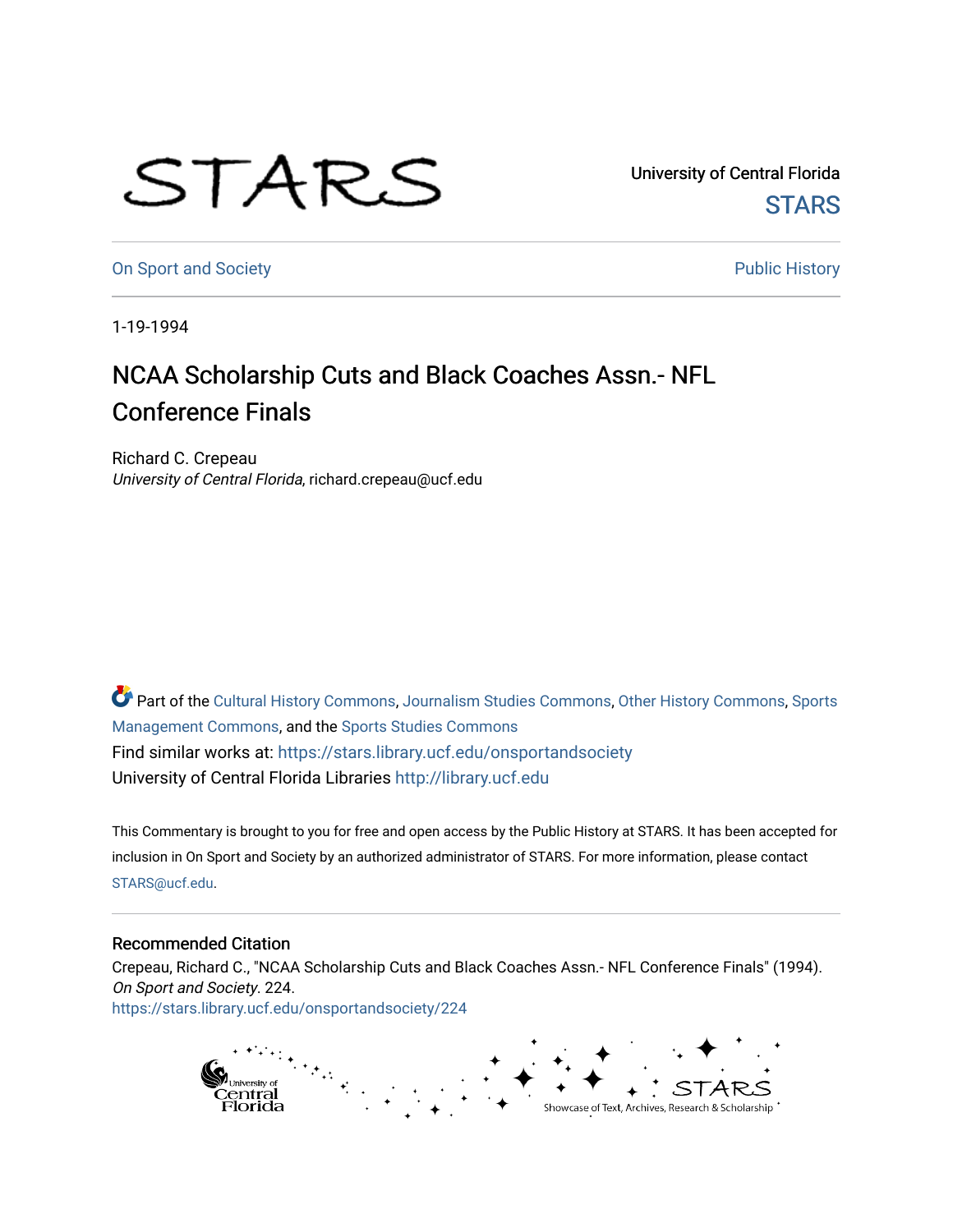## SPORT AND SOCIETY FOR ARETE January 19, 1994

The NCAA decided a year ago to cut the number of scholarships for men's basketball from fifteen to thirteen. Two weeks ago that body in convention rejected an attempt by a number of coaches to restore one of the two scholarships. This produced cries of pain from several of the coaches, and from one coaches group, the Black Coaches Association. They claimed racism, and threatened a boycott. The threat was withdrawn when the Congressional Black Caucus and the Justice Department displayed some interest in the subject. One can only speculate that the NCAA would have preferred a boycott to the possibility of the federal government investigating its questionable business.

So what is this about anyway? Is it really a racial question, or just a financial question? Or is there some hidden agenda?

The Black Coaches Association under the leadership of John Chaney of Temple, John Thompson of Georgetown, and George Raveling of USC, charge racism. If we can assume that this one additional scholarship would definitely go to an African American, then the charge might hold up. There is of course no way of demonstrating this.

In addition these coaches claim that the NCAA action will deny a college education to African Americans, and so they want the scholarship restored. If they would like to give more credibility to their protest, they should ask the NCAA to provide funding for a scholarship for an African American student, a non-athlete, as a way to ensure against cuts into educational opportunity to African Americans. It would also remove the Black coaches from the charge that they are only interested in acquiring basketball players.

When the decision to cut scholarships was made, it was done on the recommendation of the President's Commission as a way to cut costs in intercollegiate athletics, and was part of a larger plan in this area, which included the cutting of a number of college coaching positions in several sports, as well as scholarships.

The fact of the matter is that basketball teams do not need thirteen, fourteen, or fifteen players on scholarship. Most teams play only eight or nine players in games, and certainly ten scholarship players would be enough to insure adequate practice sessions. There is enough marginal talent around most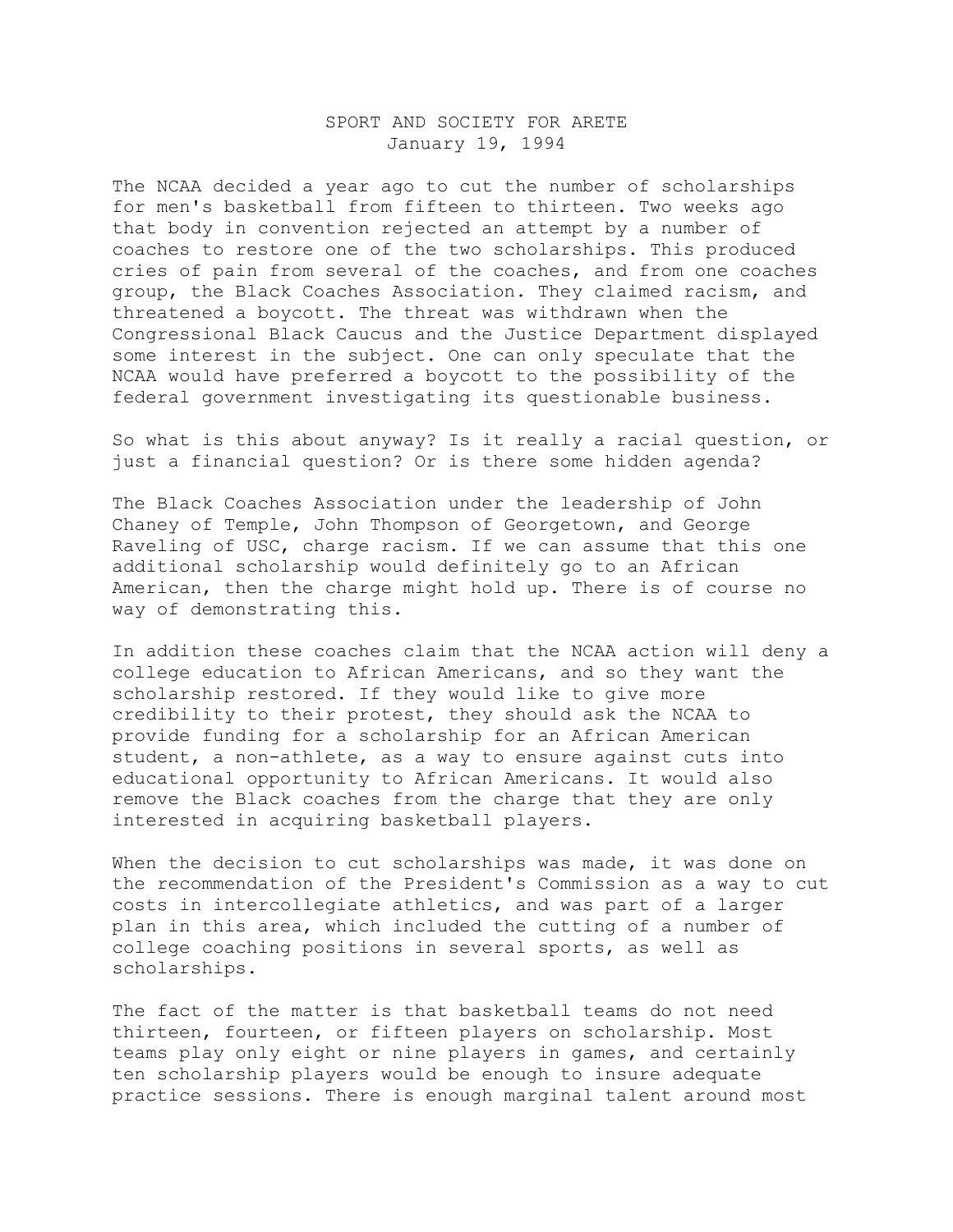campuses to fill out the bench. The same can be said of football, where there clearly is no need for 75 to 90 people on scholarship.

In addition the coaches might well be asked to demonstrate their dedication to the education of students, by tying the number of scholarships to the number of players on scholarship who graduate. If an athlete is kept on a campus for five years to use up eligibility plus one red shirt year, it seems reasonable to expect them to graduate. If they can not, then the coach should lose the ability to use that scholarship again. The hidden agenda here is really the old Proposition 48 issue, which the NCAA insists is about academic standards, and the black coaches know is about race.

And finally let's stop calling these things scholarships. Let's go back to the old terminology, athletic grants-in-aid. Scholarship implies scholarly excellence, not athletic excellence. These are athletes not scholars.

And speaking of scholars, the National Football League, which has an extremely high rate of non-degree holding former collegians among its players, is heading into the conference finals to determine which teams will meet on Super Sunday in Atlanta.

After an incredibly lackluster regular season, the playoffs have been a pleasant surprise. Exciting games and great individual performances have set the tone for the post-season. In the opening round the Kansas City-Pittsburgh overtime game with an outstanding performance by Joe Montana, was matched in excitement only by the Green Bay-Detroit game. Then this past weekend the Kansas City-Houston and the Raiders-Buffalo games matched that level. Once again Joe Montana showed why Kansas City paid him the big bucks to move East.

But mark this clearly. We are only one week away from a Super Bowl re-match, and a fourth straight Buffalo appearance. This depressing thought cries out for action against Buffalo by the ice-skating crowd. Something must be done to keep the Bills out of Atlanta on Super Sunday.

I would like to think that Joe Montana might be enough, but the game is in Buffalo, where it might take a heat wave for the Chiefs to challenge. Meanwhile here come the Cowboys, with only the Niners standing in their way.